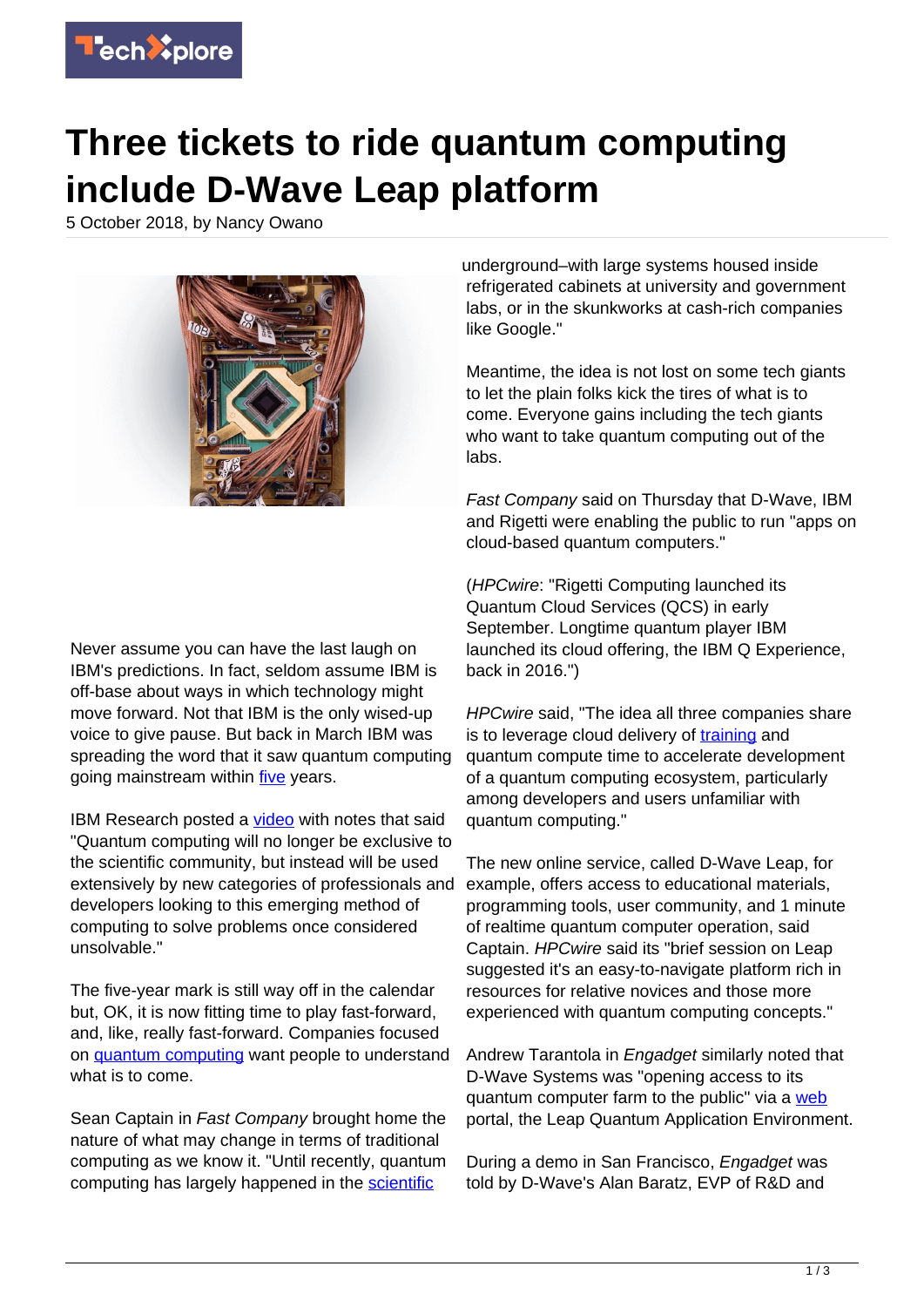

chief product officer, that Leap was "an environment **More information:** that will provide any and all developers immediate, free, real time access to a live quantum computer."

And now for some voices telling us to sober up. Fast Company quoted Chirag Dekate, a Gartner analyst. "But if you speak with the realists in the space, what they will tell you is…it'll allow end users to explore and figure out that quantum computing is just not ready for primetime yet."

On the other hand, the alternative to doing nothing is starting to do something. According to Fast Company, Dektate agreed that "opening up these computers–whatever quantum technology they use–could have a huge benefit to advancing the nascent technology. "

Thinking in a quantum mindset? That alone may have merit. Neophytes are not the only ones who can get prepared. The security sector will have its own homework for the occasion. Witness a news item from eWeek on Thursday that BlackBerry, growing revenue in security software development and licensing, was "moving into securing the quantum computing world."

It is "adding a quantum-resistant code-signing server to its lineup of cryptography tools," said the report, and this "will allow software to be digitally signed using a scheme that will be hard to break with a quantum computer, CTO Charles Eagan told eWeek and a group of IT analysts."

So that is the aspect of quantum computing that will need industry's concerns, as it "gives bad actors the potential to crack traditional public key [cryptosystems](http://www.eweek.com/security/blackberry-to-add-quantum-resistant-server-to-cybersecurity-platform) and then attack the underlying data they protect," Eagan said.

TechCrunch spelled it out clearly. "Quantum computing represents tremendous promise to completely alter technology as we've known it, allowing operations that weren't previously possible with traditional computing. The [downside](https://techcrunch.com/2018/10/04/blackberry-races-ahead-of-security-curve-with-quantum-resistant-solution/) of these powerful machines is that they could be strong enough to break conventional cryptography schemes."

[cloud.dwavesys.com/leap/login/?next=/leap/](https://cloud.dwavesys.com/leap/login/?next=/leap/)

© 2018 Tech Xplore